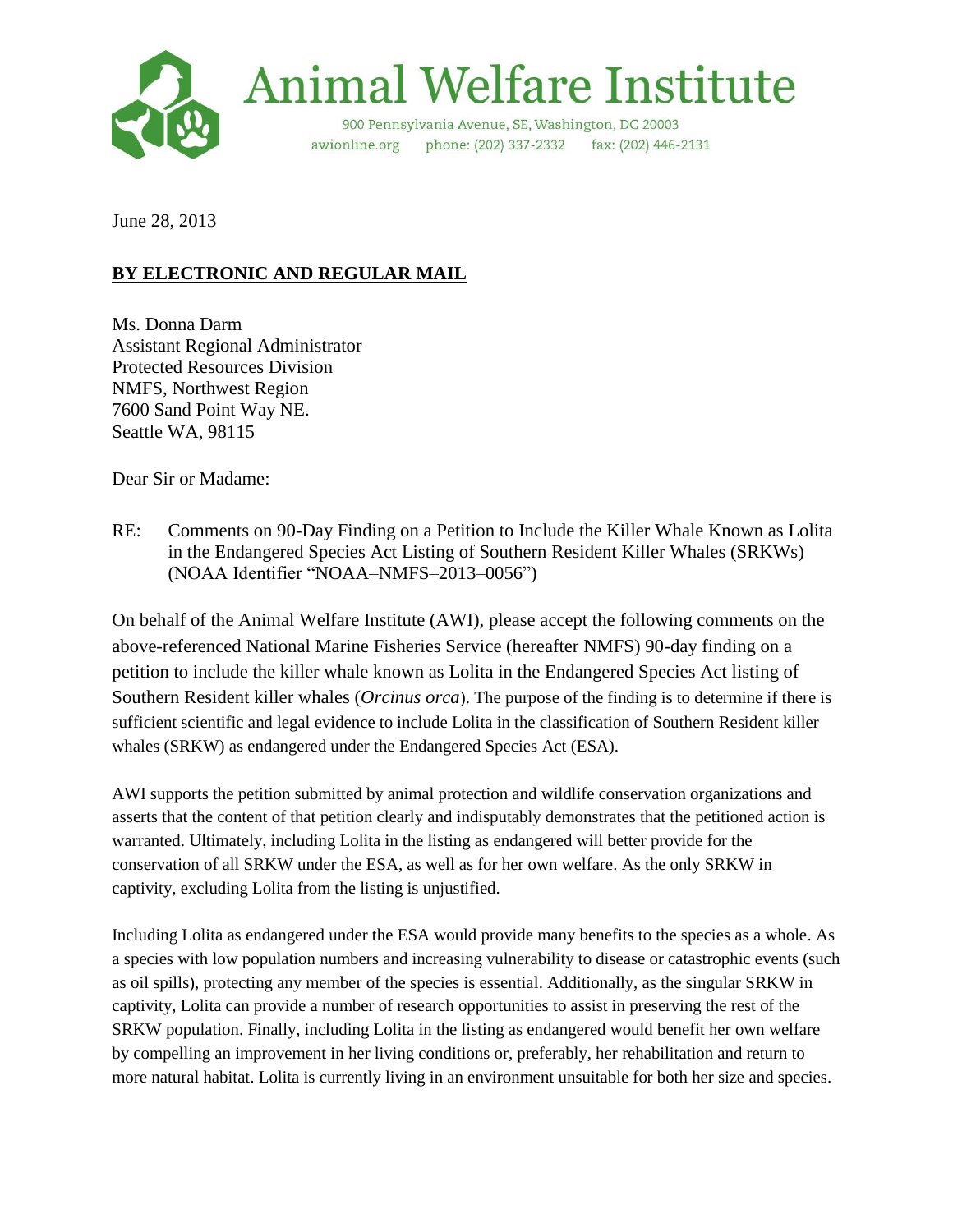Lolita, taken from her natural habitat for public display in 1970, is the only SRKW in captivity. SRKWs have struggled to maintain a viable population level. As a distinct and separate subspecies of resident killer whales, one of the initial causes of a population decline was the capture and removal of killer whales including Lolita. Indeed, NMFS acknowledges that this activity "likely depressed their population size..."<sup>1</sup> Although no SRKWs have been purposefully taken from the whale population since the 1970s for scientific research or public display, SRKWs still struggle to survive for a number of reasons and remain listed as an endangered species.

#### **Background on the Endangered Status of the Southern Resident Killer Whale:**

SRKWs are native to the Northwestern Pacific Ocean. In the 1970s, "at least sixty-eight" SRKWs were captured for scientific research and public display, causing the population to drop significantly.<sup>2</sup> Since then the population of SRKWs has fluctuated increasing from 71 whales in 1973 to 97 whales in 1996 but then declining to 78 whales in 2001.<sup>3</sup> Today, the population is around 85 whales. <sup>4</sup> Although, SRKWs are no longer purposefully removed from their native habitats, a number of issues now exist which has made recovery of the SRKW population an uphill battle.

First, vessel traffic has increased in the SRKWs' habitat. The SRKW is the only "easily accessible population of killer whales in the contiguous United States."<sup>5</sup> As a result, there have been an increased number of whale watching boats, both private and commercial, in the Pugetsound area that follow the pods. The presence of the vessels can disrupt the whales' behavior and feeding habits, and the vessels themselves are noisy which can interfere with whale communications and affect important behaviors. 6

Second, increased amounts of toxins have appeared in the SRKWs' habitat. In particular, high concentrations of Polychlorinated Biphenyls (PCBs) and other contaminants have been found in

<http://www.whaleresearch.com/research.html#!orcas/cto2> (last visited Jun. 20, 2013).

 $\overline{a}$  $1$  70 Fed. Reg. 69903, 69907 (2005).

<sup>2</sup> Ian Boisvert, *Puget Sound Orcas, Vessel noise and Whale-Watching: a Licensing Program to Overcome the Problem of the ESA's Economically-Blind "Take" Rule*, 10 OCEAN & COSTAL L.J. 117, 125 (2005). 3 *Id*.

<sup>4</sup> *Southern Resident Killer Whales*, CENTER FOR WHALE RESEARCH,

<sup>5</sup> Allison L. Westfahl Kong, *Improving the Protection of Species Endangered in the United States by Revising the Distinct Population Segment Policy*, 85 N.Y.U. L. REV. 358, 366 (2010).

<sup>6</sup> Boisvert, *supra* note 2 at 126-127; *See generally*, David Lusseau et al., *Vessel Traffic Disrupts the Foraging Behavior of Southern Resident Killer Whales Orcinus Orca*, *in* 6 ENDANGERED SPECIES RESEARCH 211 (2009) (Although more long-term observations need to be made, the study indicates that the presence of vessels causes short term behavioral changes and interferes with Southern Resident Whales' eating habits).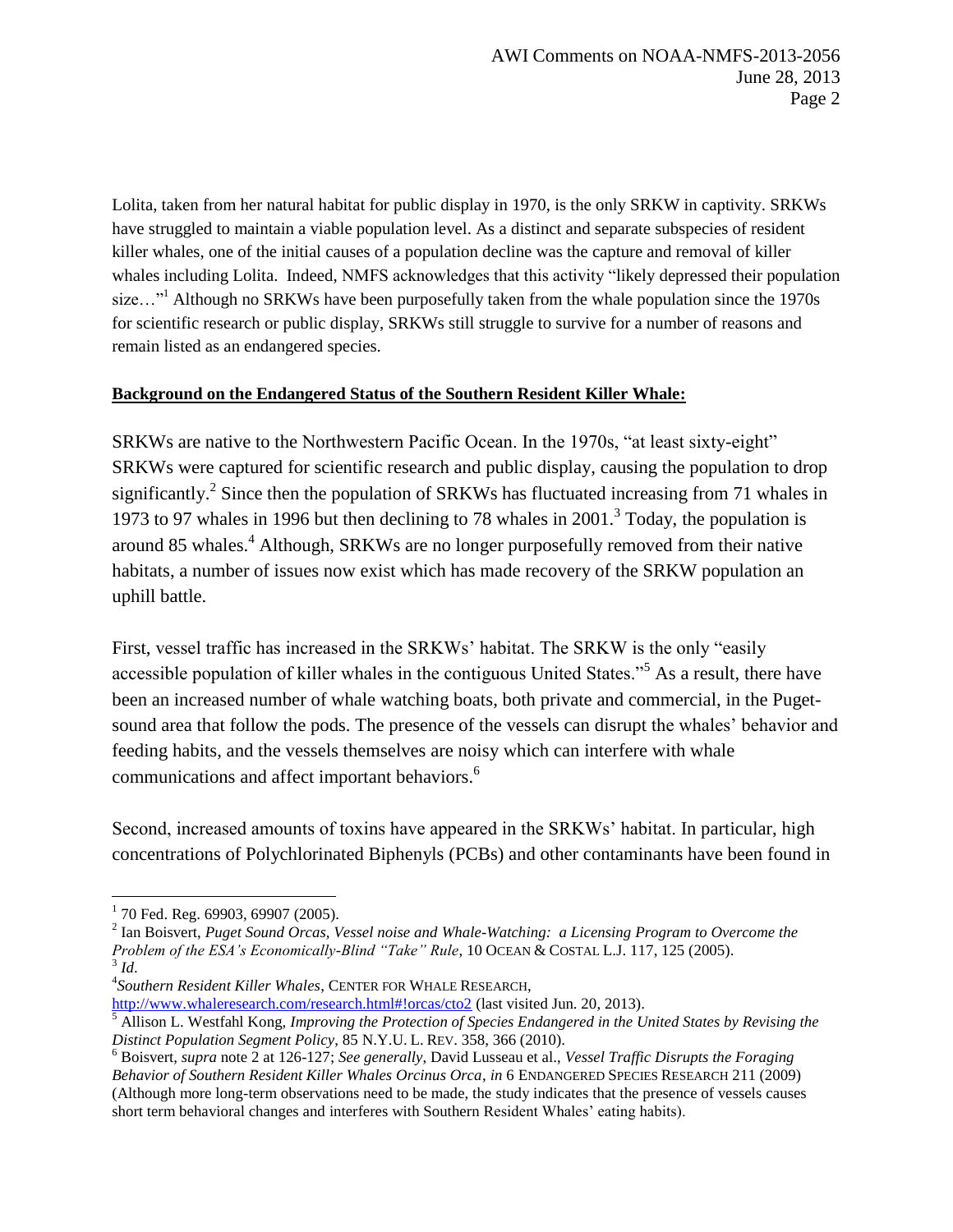SRKWs.<sup>7</sup> According to one report, SRKWs "can be considered among the most contaminated cetaceans in the world;"<sup>8</sup> a fact that is possibly impacting their ability to reestablish a viable population. Directly related to toxins is the threat of oil spills. <sup>9</sup> It is acknowledged by many, including NMFS, that oil spills are a potential risk to killer whales; with a population as small as the SRKWs, an oil spill could be catastrophic to the population.<sup>10</sup> The same threat can be said to come from disease. Again, a small population that travels together, like SRKWs, is that much more vulnerable to an outbreak. Until population numbers are higher, SRKWs remain much more susceptible to disease.

A final problem for SRKWs has been the reduction in available prey. Overfishing, habitat degradation, and other (often human induced) issues for SRKW preferred prey (specifically, the Chinook salmon) have reduced their availability.<sup>11</sup> Studies have shown a strong correlation between prey availability and reproductive probability—if there is less food, SRKWs are less likely to reproduce.<sup>12</sup> Thus prey scarcity has also added to SRKWs current status as endangered.

#### **Background on Lolita:**

 $\overline{a}$ 

Lolita was first taken from her native waters in 1970 when she was around four years old. She has lived at the Miami Seaquarium for the past four decades. Initially, Lolita was housed with a male SRKW named Hugo however, he passed away in 1980. White-sided dolphins were then placed in Lolita's tank with her to replace her lost companion.

Lolita is living a life far from the one she should be. For one, her tank at the Seaquarium falls below the minimum standards for cetaceans of her size. The minimum horizontal dimension for cetaceans has to be "24 feet OR two times the average adult length of the longest

[http://www.nwfsc.noaa.gov/research/divisions/cb/ecosystem/marinemammal/kwworkshops/preypubs/pcbpacifickw.](http://www.nwfsc.noaa.gov/research/divisions/cb/ecosystem/marinemammal/kwworkshops/preypubs/pcbpacifickw.pdf) [pdf.](http://www.nwfsc.noaa.gov/research/divisions/cb/ecosystem/marinemammal/kwworkshops/preypubs/pcbpacifickw.pdf)

9 *Southern Resident Killer Whale ESA Recovery Plan Implementation- Oil Spills,* NOAA, [http://www.nwr.noaa.gov/protected\\_species/marine\\_mammals/cetaceans\\_whales\\_dolphins\\_porpoise/toothed\\_whale](http://www.nwr.noaa.gov/protected_species/marine_mammals/cetaceans_whales_dolphins_porpoise/toothed_whales/killer_whales/recovery_implementation/recovery_implementation_oil_spills.html) [s/killer\\_whales/recovery\\_implementation/recovery\\_implementation\\_oil\\_spills.html](http://www.nwr.noaa.gov/protected_species/marine_mammals/cetaceans_whales_dolphins_porpoise/toothed_whales/killer_whales/recovery_implementation/recovery_implementation_oil_spills.html) (last visited Jun. 20, 2013).  $10$  70 Fed. Reg. 69903, 69908 (2005).

<sup>12</sup> Eric J. Ward et al, *Quantifying the Effects of Prey Abundance on Killer Whale Reproduction, in 46 JOURNAL OF* APPLIED ECOLOGY 632, 635 (2009), *available at* [http://onlinelibrary.wiley.com/doi/10.1111/j.1365-](http://onlinelibrary.wiley.com/doi/10.1111/j.1365-2664.2009.01647.x/pdf) [2664.2009.01647.x/pdf.](http://onlinelibrary.wiley.com/doi/10.1111/j.1365-2664.2009.01647.x/pdf)

<sup>7</sup> NOAA FISHERIES SERVICE, SOUTHERN RESIDENT KILLER WHALES RESEARCH UPDATE 6 (2011), *available at* [http://www.nwfsc.noaa.gov/publications/documents/SRKW%20Newsletter%202011.pdf.](http://www.nwfsc.noaa.gov/publications/documents/SRKW%20Newsletter%202011.pdf)

<sup>8</sup> Ross et al., *High PCB Concentrations in Free-Ranging Pacific Killer Whales, Orcinus orca: Effects of Age, Sex and Dietary Preference*, 40 Marine Pollution Bulletin 504, 504 (2000), *available at* 

<sup>&</sup>lt;sup>11</sup> *Orcinus Orca- Threats*, ICUN: RED LIST,<http://www.iucnredlist.org/details/15421/0> (last visited Jun. 20, 2013).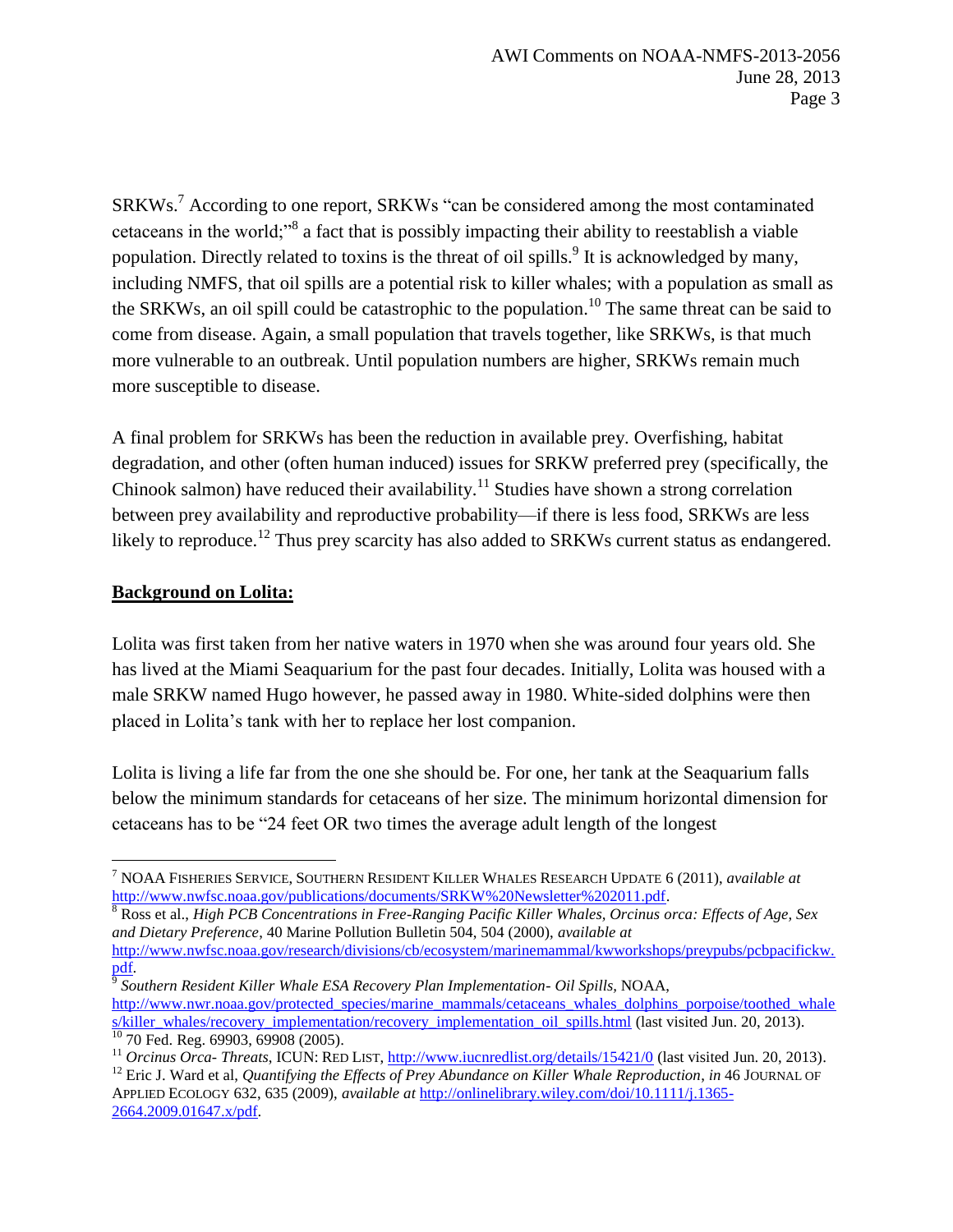species...housed therein."<sup>13</sup> Lolita's tank, with horizontal dimensions of approximately 80 feet by only 35 feet to a built in island, does not meet these minimum standards. Additionally, Lolita is offered no shelter from the powerful Miami sunlight, another requirement of Animal Welfare Act's (AWA) regulations for marine mammals, causing her to be subject to sunburn.<sup>14</sup>

One of the harshest parts of Lolita's reality is her lack of socialization. While she does live with other marine mammals, they are not orcas nor are they any sort of animal she would interact with in the wild. SRKWs are incredibly social creatures, traveling in large groups (or pods) and typically associate "with one another greater than 50% of the time."<sup>15</sup> The same cannot be said for Lolita. The only social stimulation she receives is the limited interactions with her trainers. Lolita has not interacted with another SRKW in over thirty years. Clearly, much more can and must be done for Lolita to improve the quality of her life.

## **Disparate Treatment of Captive and Wild Members of a Species Under the ESA:**

It is incredibly rare to treat captive and wild members of a species different under the ESA. When determining whether a species should be listed, the agencies should only consider "the best available scientific and commercial data available" for that particular species.<sup>16</sup> Nothing in the Act indicates that captive members of the species are to be treated less than their wild counterparts.

In fact, two aspects of the ESA clearly are intended to include captive members of an endangered species. First, the requirement that only the "best available scientific and commercial data available" is used for listings indicates that captive members should be included in the listing. If captive members were not intended to mandatorily be included in a listing, this would have been clearly delineated in the ESA statute and implementing regulations. . However, Congressional reports indicate that the considerations for listing were intended to be narrow and exclude any "economic or other non-biological factors…"<sup>17</sup>

<sup>&</sup>lt;sup>13</sup> 9 C.F.R. § 3.104(b) (i). As specified in the relevant regulations, an average orca is 24 feet long meaning that the tank size must be, at a minimum, have a 48 foot horizontal dimension in each direction. Lolita's tank is only 35 feet wide. Furthermore, it would also appear that Lolita's tank does not comply with the minimum depth standard of 12 feet (see 9 C.F.R. §3.104(b)(ii).

 $149$  C.F.R. § 3.103(b).

<sup>15</sup> *Killer Whale (Orcinus Orca)*, NOAA[, http://www.nmfs.noaa.gov/pr/species/mammals/cetaceans/killerwhale.htm](http://www.nmfs.noaa.gov/pr/species/mammals/cetaceans/killerwhale.htm) (last visited Jun. 20, 2013).

 $^{16}$  16 U.S.C.A. § 1533(b) (1) (A).

<sup>17</sup> S. Rep. No. 418, 97th Cong., 2d Sess. 12 (1982)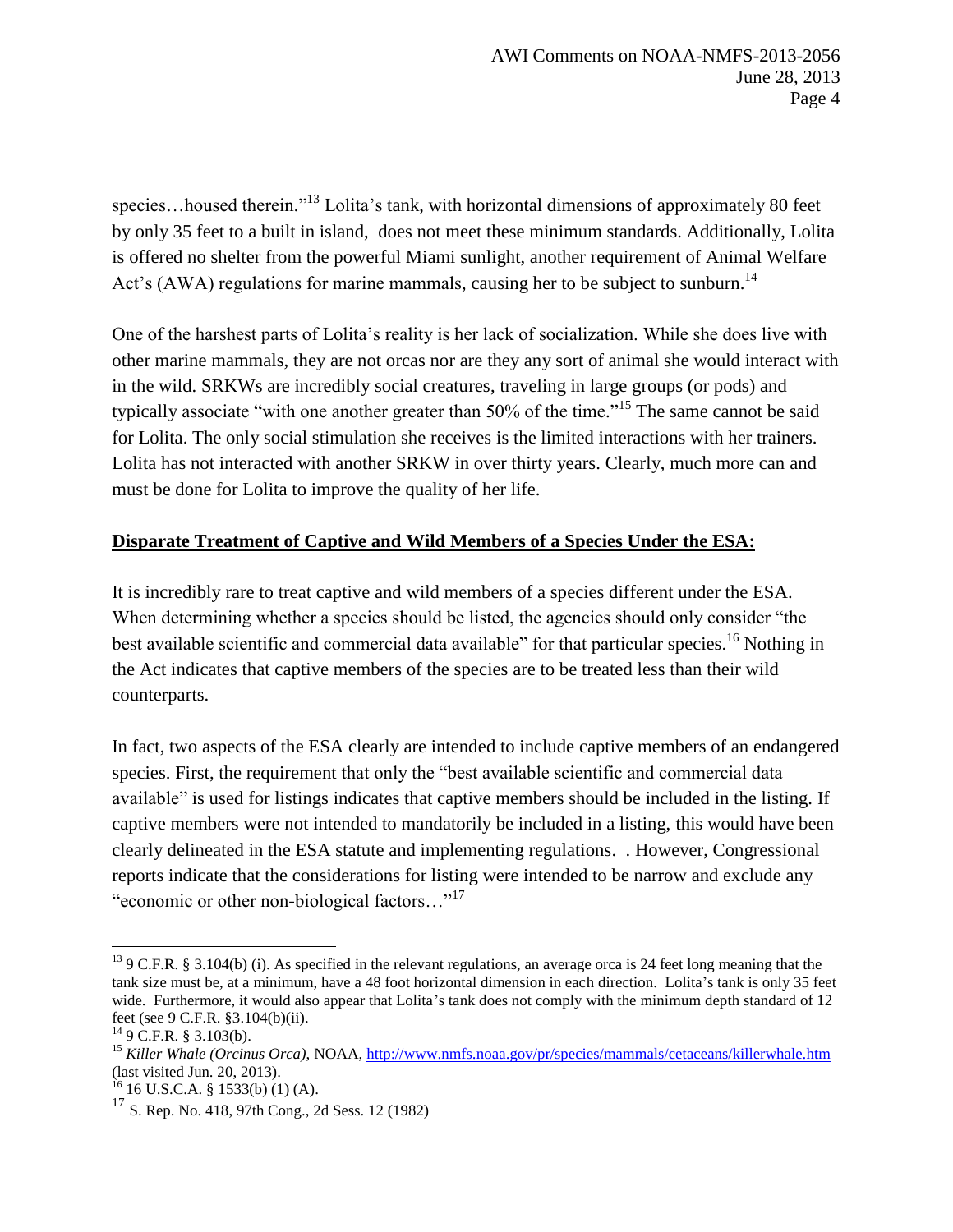The second source of support within the ESA for mandatorily listing captive species is from Section 9 which prohibits the "take" of listed species. Section 9 is incredibly specific as to when captive species are exempted from certain aspects of the take provision—including that captive wildlife will only be exempted if the "holding or use…was not in the course of a commercial activity."<sup>18</sup> Thus, if captive species were not intended to be included automatically in the listing, Congress likely would have noted it when it first created the ESA. Instead, there are carefully considered, limited exemptions for captive members within the Act's provisions.

Additionally, other agencies with which NMFS works to enforce the ESA have recognized that separate listing of endangered species does nothing to foster the purpose of the Act. Just this month U.S. Fish and Wildlife Service (FWS) proposed to list all chimpanzees, whether wild or captive, as endangered.<sup>19</sup> In their promulgation they state "we have determined that the Act does not allow for captive-held animals to be assigned separate legal status from their wild counterparts on the basis of their captive state…"<sup>20</sup> Just as with chimpanzees, SRKW populations have not significantly improved since first being listed in 2005. Exempting Lolita from the listing does nothing to improve their status either. Including her as endangered has a much greater potential to assist in the revitalization of the SRKW population.

FWS made the above determination about separate listings for captive and wild members of the same species in response to a recent federal court case. In *Friends of Animals v. Salazar*, the court held that a blanket exception for captive species is in violation of the ESA.<sup>21</sup> The court noted that exemptions to the ESA needed to be made on a case by case basis and should only be granted "for activities that enhance the propagation or survival of endangered species."<sup>22</sup> The other traditional exemption for captive animals is for captive-bred wildlife (or CWB).<sup>23</sup> Lolita, though living most of her life in captivity, was not born into captivity. Any other type of

<sup>18</sup> *See*, 16 U.S.C.A. § 1538(b) (The provisions of subsections (a)(1)(A) and (a)(1)(G) of this section shall not apply to any fish or wildlife which was held in captivity or in a controlled environment on (A) December 28, 1973, or (B) the date of the publication in the Federal Register of a final regulation adding such fish or wildlife species to any list published pursuant to [subsection \(c\) of section 1533](https://1.next.westlaw.com/Link/Document/FullText?findType=L&pubNum=1000546&cite=16USCAS1533&originationContext=document&transitionType=DocumentItem&contextData=%28sc.Category%29#co_pp_4b24000003ba5) of this title....")

<sup>78</sup> Fed. Reg. 35201, 35202 (2013).

<sup>20</sup> *Id*.

<sup>&</sup>lt;sup>21</sup> Friends of Animals v. Salazar,  $626$  F.Supp.2d 102, 120 (2009).

<sup>22</sup> *Id*. at 117; *See also*, 50 C.F.R. § 17.22.

<sup>&</sup>lt;sup>23</sup> American Society for the Prevention of Cruelty to Animals v. Ringling Brothers and Barnum & Bailey Circus, 502 F.Supp.2d 103, 111 (2007).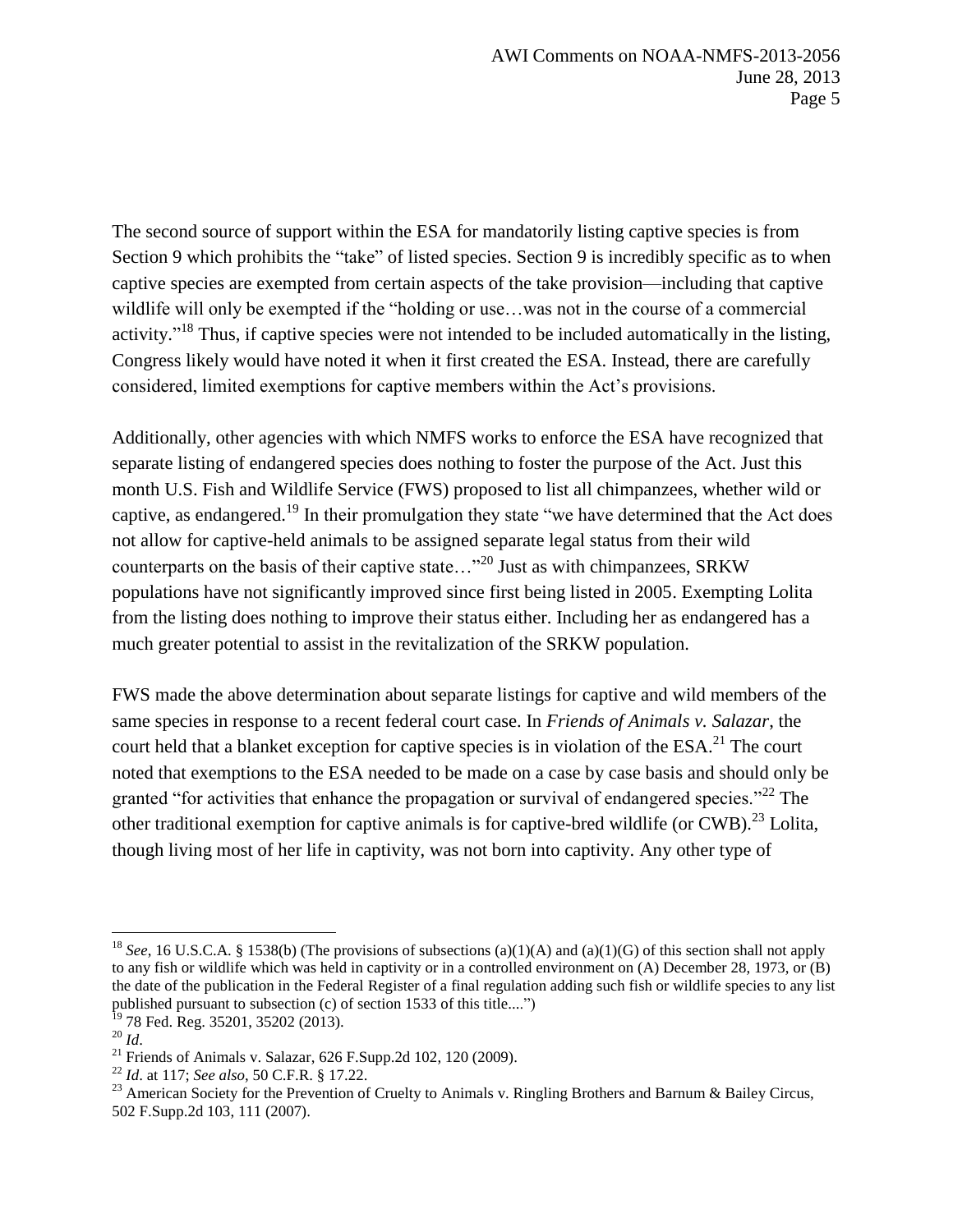exemption can only be granted by an agency through a permitting process where the party applying needs to meet certain factors.<sup>24</sup>

In the current listing of the SRKW, it bluntly states: "The Southern Resident killer whale DPS does not include killer whales from J, K or L pod placed in captivity prior to listing, nor does it include their captive born progeny."<sup>25</sup> This seems to be in direct conflict with the ESA, the FWS finding in its proposal to list captive chimpanzees as endangered, and the holding in *Friends of Animals*. There is no reasoning or explanation behind the exemption. Lolita lives at the Miami Seaquarium purely for commercial gain. She is not there to "enhance the propagation or survival" of the SRKW in any way. As such, there is no legal reason for her exemption. It does nothing to further the purpose of the ESA except to assist Miami Seaquarium's exploitation of Lolita.

## **Benefits to Listing Lolita as an Endangered Species:**

Although Lolita's genetic makeup should be enough of a qualification to have her listed as endangered, there are other reasons she should be included. The whole purpose of the ESA is to "conserve to the extent practicable the various species of fish or wildlife and plants facing extinction…"<sup>26</sup> By excluding Lolita, NMFS is ignoring the potentially important part she could play in assisting with the ESA's purpose. Lolita can easily be a significant member of the SRKW population despite her current captive state.

For one, listing Lolita as endangered would pave the way for her transition to a protected sea pen, rehabilitation, and potential return to the wild. This would facilitate the study of rehabilitation techniques (potentially applicable to additional orcas and other marine mammals currently in captivity) as well as understanding the behavioral, ecological, and other characteristics that would be altered as she transitions from being a captive, to a semi-wild, to potentially a wild whale.

So many uncertainties still exist within the recovery plan of SRKW that Lolita could be a sentinel for improving the understanding of the threats to wild SRKWs. For example, because Lolita has spent nearly her entire life in captivity, monitoring of her exposure to toxins after placement in a sea pen and/or eventual return to the wild could contribute a better understanding

<sup>24</sup> 50 CFR § 222.301 (2012).

 $^{25}$  70 Fed. Reg. 69903, 69911 (2005).

 $^{26}$  16 U.S.C.A. § 1531(a) (4) (2012).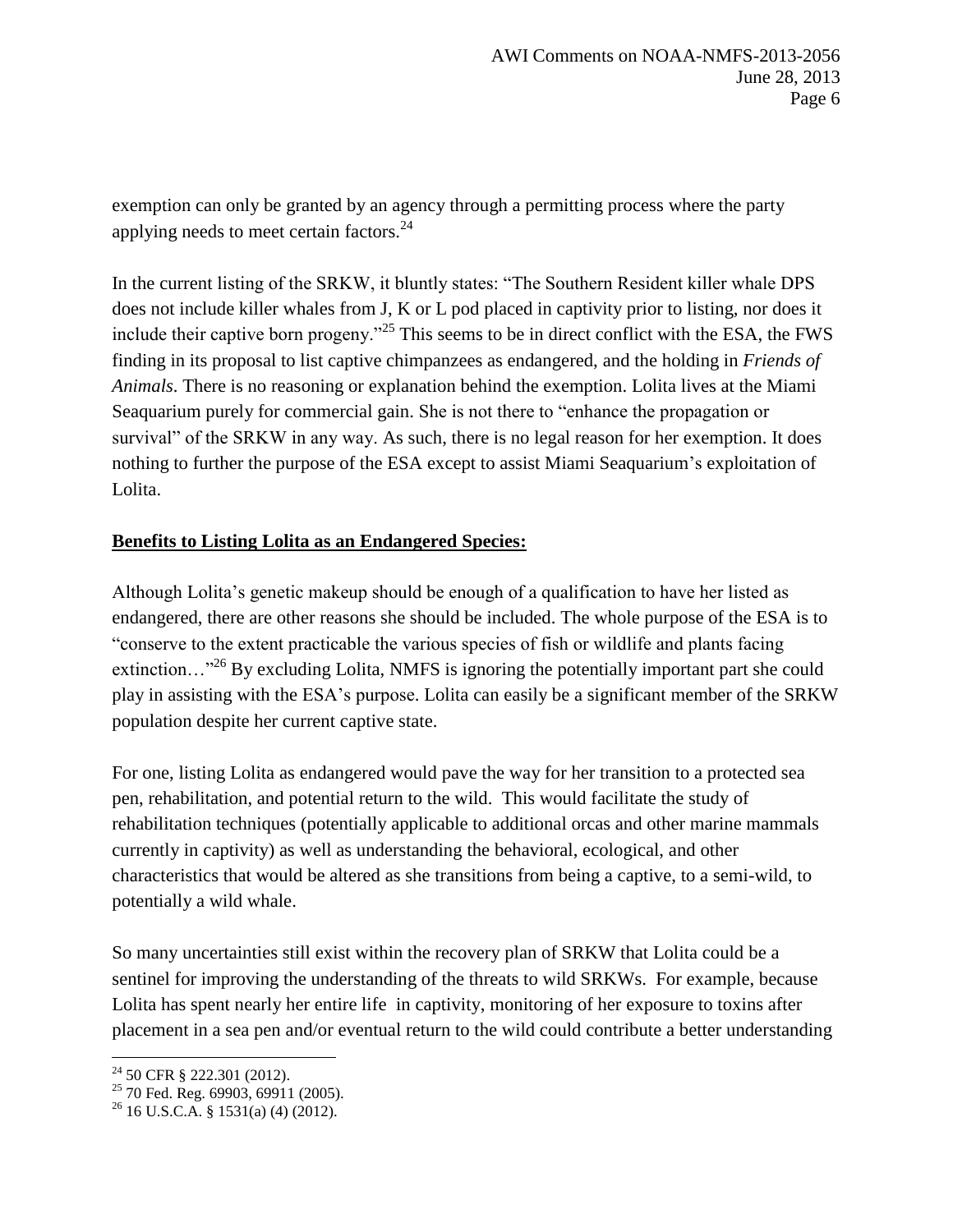of how such toxins are affected wild  $SRKW.<sup>27</sup>$  Her vocal reactions to being reunited with other SRKWs including her own pod after so long apart could also be studied, permitting an improved understanding of communications and social relationships among SRKWs.<sup>28</sup> Listing Lolita as endangered and opening the possibility of her returning to her pod would be ideal in terms of population revival as well. As a female she could potentially assist with repopulation. Although Lolita is older, it does not mean that she is reproductively senescent.  $29$  Furthermore, since SRKW pods are "collections of matrilines," Lolita's role would not be insignificant if she cannot reproduce.<sup>30</sup> Wild female SRKWs typically live for 60-80 years and even once they become unable to reproduce, they remain important figures in the social unit.<sup>31</sup>

Finally, providing the opportunity for Lolita to have the chance to rejoin her pod and to enjoy the freedom of being wild would be a fitting conclusion to what is a shameful history in the United States of keeping marine mammals in captivity where their psychological wellbeing and physical needs cannot be met. While including Lolita as an endangered species like her wild brethren does not necessarily mean she will ever escape her current tank at the Miami Seaquarium, it would provide the possibility of a return to the wild. Even if she is only provided the opportunity to live out her life in a protected sea pen under the care of humans, enabling her the chance of semi-freedom, to experience tides, to socialize with conspecifics, to potentially hunt wild prey, and to be free of the concrete walls in which she has survived for over forty years fully justifies her designation as an endangered species. Indeed, just as the National Institutes of Health has, just this week, elected to provide the majority of federally owned chimpanzees who have been captive for decades as animals in laboratories the opportunity to live out their lives in sanctuaries, NMFS has the opportunity here to provide a similar potential future for Lolita.

As the foregoing indicates, there are ample justifications for designating Lolita as endangered while there are no true counter-arguments for not finalizing this proposal.

<sup>&</sup>lt;sup>27</sup> Ross et al., *supra* note 8 at 507 (noting that diet impacts PCB but it is still inconclusive as to what exactly is causing the high levels in both the prey and predators).

<sup>&</sup>lt;sup>28</sup> Killer Whale, *supra* note 15 ("In addition, even within the same population, dialects are known to exist among different pods of "resident" populations in the eastern North Pacific.").

<sup>29</sup> *See*, CETACEAN SOCIETIES: FIELD STUDIES OF DOLPHINS AND WHALES 233 (Janet Mann et al. eds., 2000) (evidence of at least one killer whale giving birth to a calf at age 51).

<sup>30</sup> Killer Whale, *supra* note 15.

<sup>&</sup>lt;sup>31</sup> Cetacean Socities, *supra* note 29 at 233 ("There is some evidence that cultural processes are very important within the matrilineal groups…an older female's role as a source of information [could] significantly increase her descendants' fitness...").